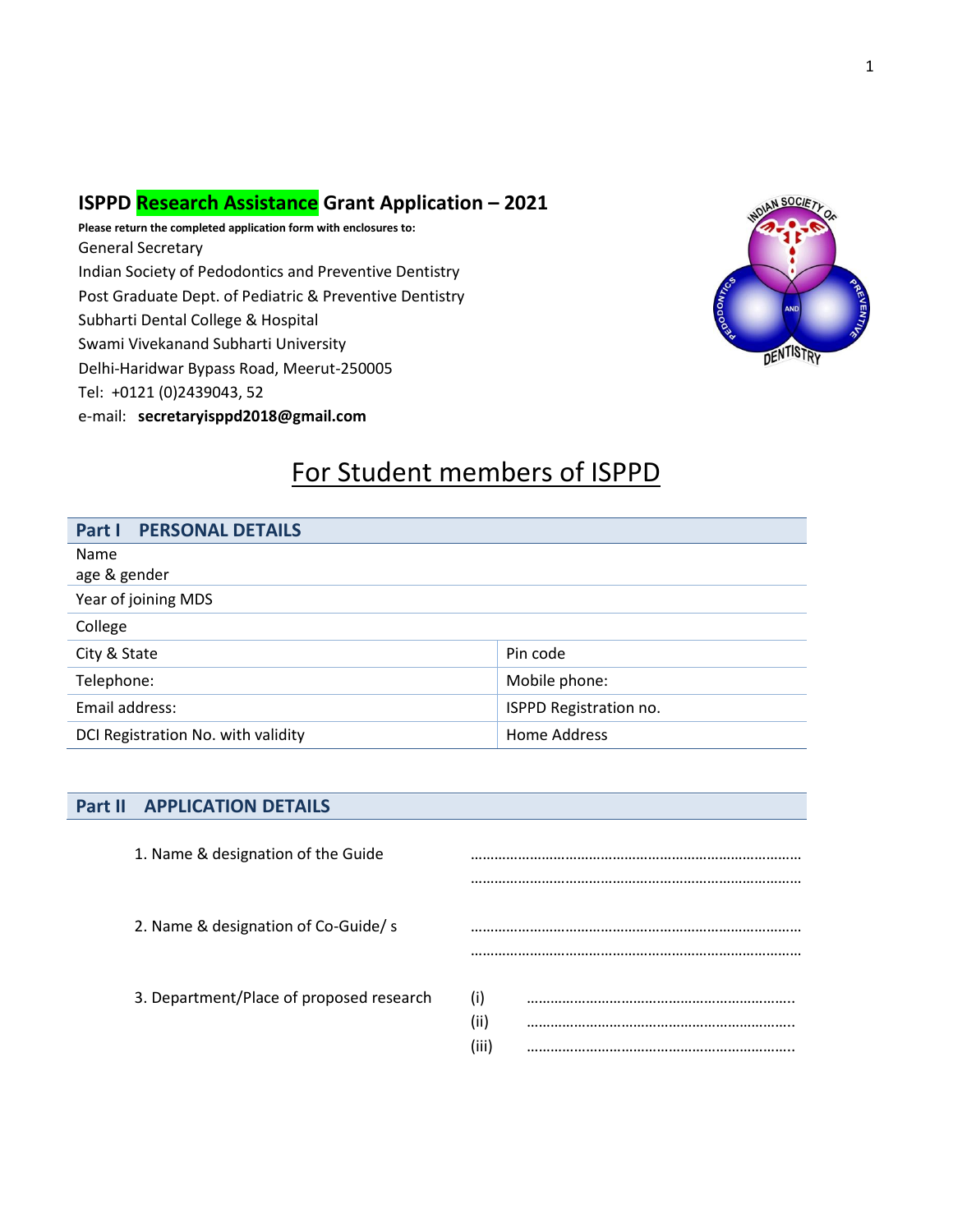4. Details of cost of research (pl provide breakup cost):

### **Part** *III Research Information (pl do not disclose the identity of researcher/place/department etc. if disclosed, application will be rejected)*

1. Introduction with title of the proposed Research (Max 250 words)

2. Aims & objective with reason for choosing the proposed Research (Max 200 words)

3. Methodology with sample size (max 400 words)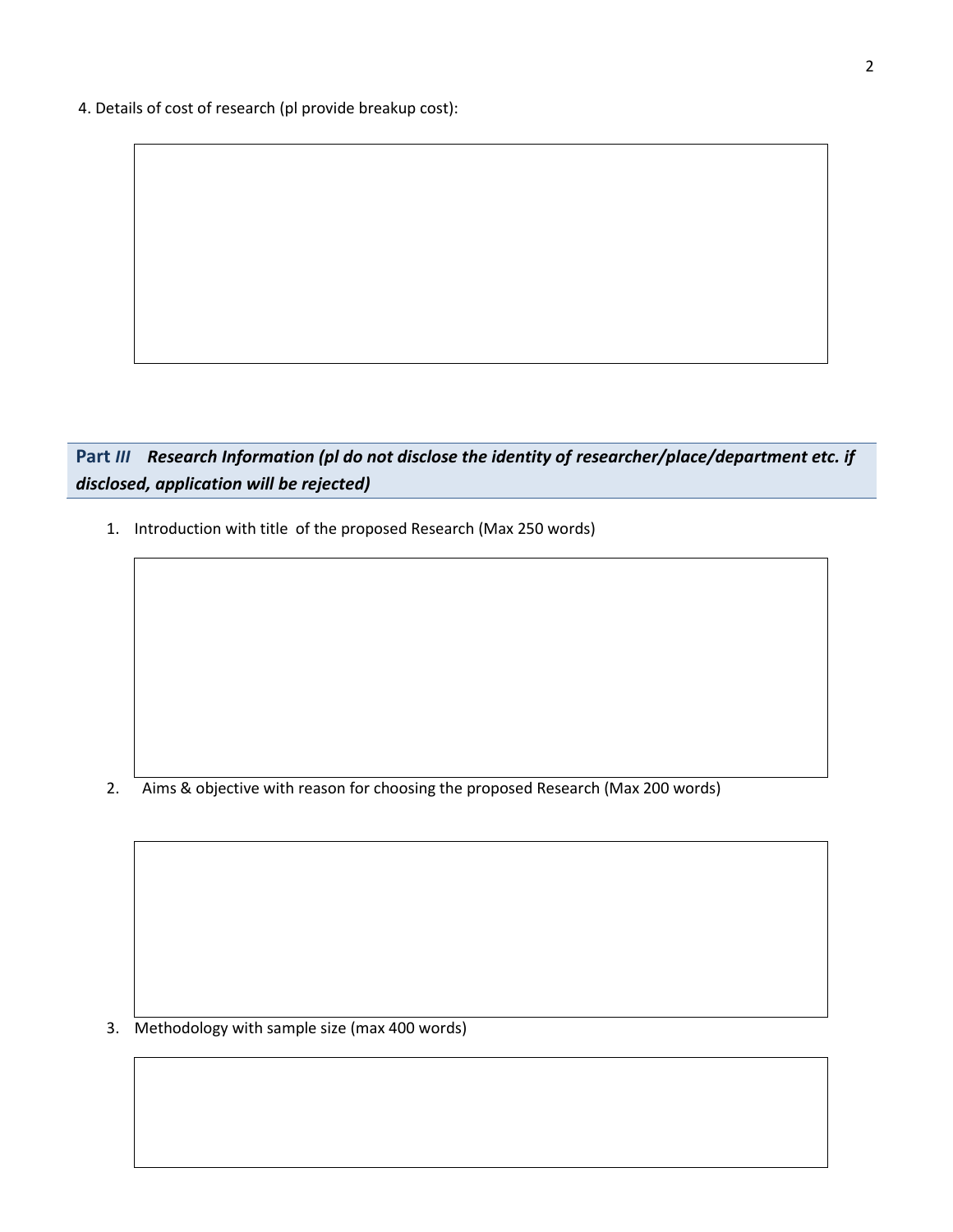4. Expected outcomes & clinical relevance (max 150 words)

5. Tentative date of start & duration of the study



Attachments (mandatory):

- 1. Short CV with latest photo of both researcher & Guide
- 2. Ethical Clearance Certificate
- 3. Certificate by the guide & Co-guide/s
- 4. Copy of the DCI registration & ISPPD membership.
- 5. In case of RCT, attach the proof of registration with online Clinical Trial Registry of India (CTRI of ICMR)

## **Last date for sending applications to the ISPPD HO - 28th February 2022**

There are 15 grants of Rs 10,000/- each. A letter will be issued if your application is selected for the grant however money will be released after receipt of your report, which must be submitted to the HO immediately but not later than two months of completing the study. *Pl send your application or report ONLY through mail at secretaryisppd21@gmail.com*

### **Terms and conditions of the grant:**

1. Publication credits: If any publication arises out of this research, it is mandatory to write following declaration: